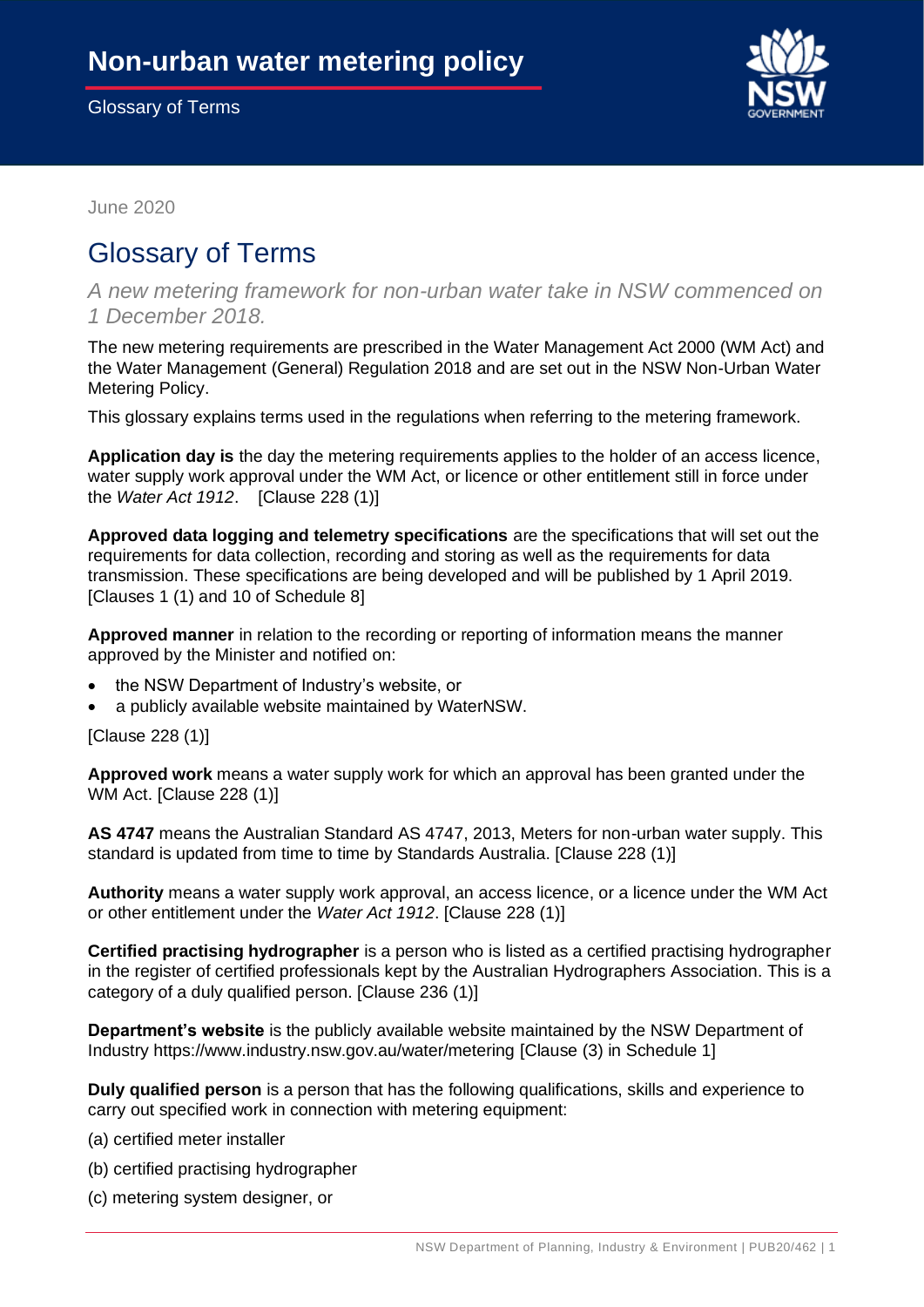Glossary of Terms



(d) telemetry technician.

[Clause 236 (2)]

**Existing validation** means that the metering equipment installed before 1 April 2019 was validated by a duly qualified person in accordance with AS 4747:

- (a) within five years before the application day for the equipment, or
- (b) within 12 months before the application day for the equipment in the case of metering equipment that is installed in connection with an open channel.
- [Clause 8 of Schedule 8]

 **LID** is a device, such as a telemetry-enabled data logger or other telemetry-capable field solution that is able to connect to a water meter and transmit metering data to government via telemetry and has been installed by an authorised Duly Qualified Person (DQP). [Schedule 8 Metering equipment]

 **Inactive work** means a surface water supply work that in not capable of taking water from the water source. Water users will need to provide evidence that the authorised work is incapable of taking water from the water source.

 Examples of providing evidence: pipe between the pump and the water source is disconnected or pipes are sealed closed, pump is removed, pump is disabled. [Clause 232]

 **Faulty** metering equipment means metering equipment that is not operating properly or is not operating. [Clause 240]

 **Maintenance specifications** are the specifications on how metering equipment must be maintained. They are gazetted on the NSW government legislation website and published on the Department's website. [Clause 236 (1)]

**Mandatory metering equipment condition** is a condition that imposes new metering requirements to the holder of an access licence or water supply work approval under the WM Act, or licence or other entitlement under the *Water Act 1912.* [Clause 229]

## **Metering system designer** is:

- (a) an irrigation designer or irrigation professional who holds a current certification issued by Irrigation Australia, or
- (b) a person who has a vocational education and training qualification in irrigation management, installation of irrigation equipment or design of irrigation equipment and holds a certificate issued by a registered training organisation, or
- (c) a person who holds an engineering qualification issued by an Australian university and who has at least two years' experience in designing water management systems.

[Clause 236 (1)]

 **Metered work** means a water management work on which metering equipment has been installed. [Clause 240]

 **Open channel** means a channel or conduit used for conveying water that is not enclosed. [Clause 228 (1)]